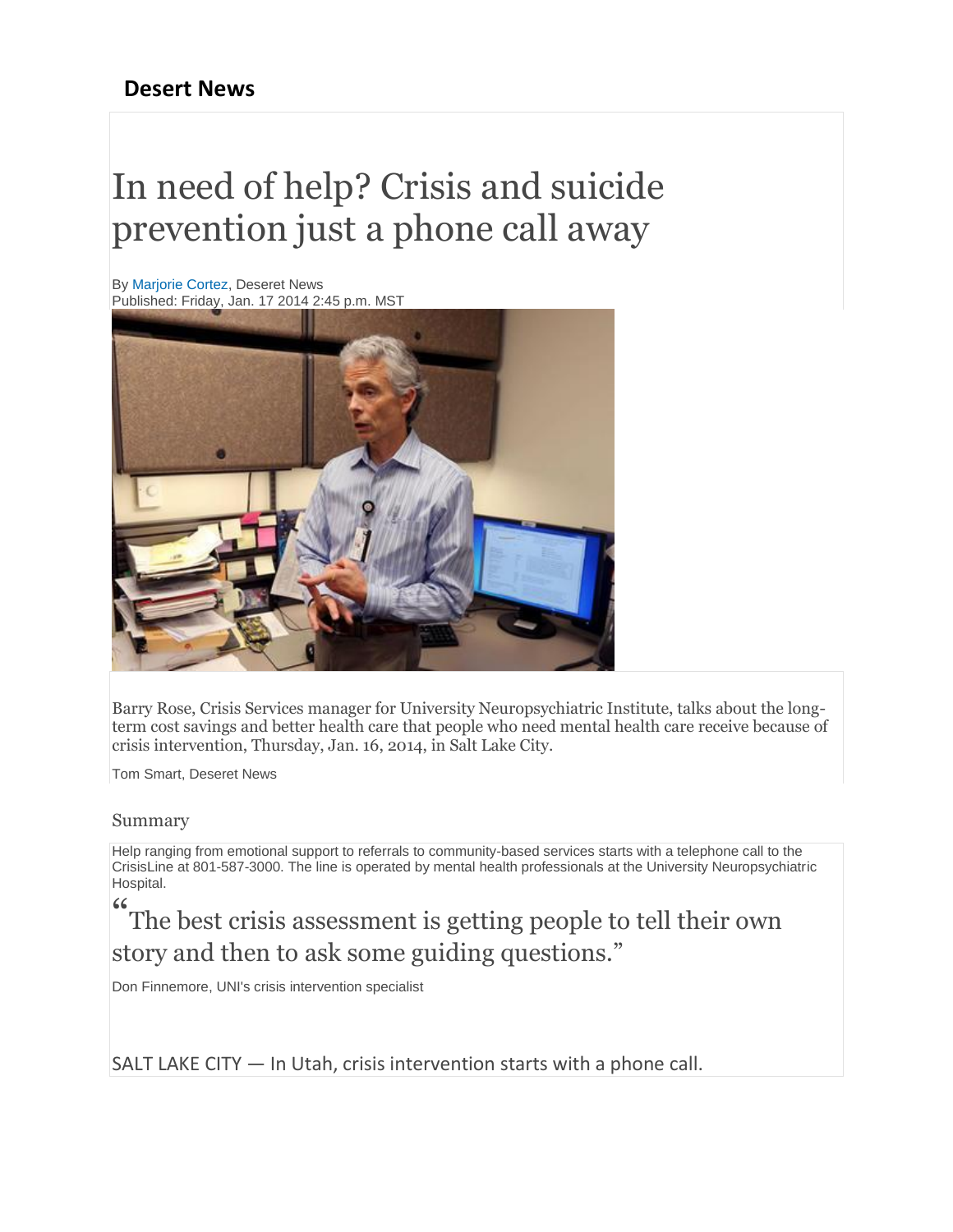The CrisisLine is operated by the University Neuropsychiatric Institute is a 24-hour, seven-days-a-week service staffed by mental health professionals. The number is 801-587-3000.

The CrisisLine provides a wide array of assistance depending on what a person needs. It is also the Utah affiliate for the National Suicide Prevention Network Lifeline at 1-800-273-TALK (8255) and provides statewide assistance.

People in Salt Lake County undergoing mental health treatment can also call UNI's Warm Line, a recovery support line operated by certified peer specialists available daily from 3 p.m. to 11 p.m.

Certified peer specialists are people in recovery from their own mental health issues who have been trained to provide support and encouragement to individuals experiencing mental health crises. The Warm Line can be reached at 801-587-1055.

Sometimes people just need emotional support to help them through a rough patch in life. Other times, they need the help of community mental health or other supportive services in the community. The CrisisLine provides those referrals, too. Callers who live outside Salt Lake County are referred to services in their own areas.

"The best crisis assessment is getting people to tell their own story and then to ask some guiding questions," said Don Finnemore, UNI's crisis intervention specialist.

Assessment tools help mental health professionals, who are primarily licensed clinical social workers, to determine the best way to help callers.

"If people stay with you, usually it ends successfully," Finnemore said.

Sometimes staff members determine that UNI's Mobile Crisis Outreach Team is needed to provide rapid, face-to-face mental health assessments and crisis intervention in the individual's own home. Teams made up of a licensed mental health professional and a certified peer specialist travel throughout Salt Lake County to provide assistance.

The program is a partnership between UNI, Salt Lake County and Optum Health and only available in Salt Lake County. The team averages about 200 outreaches a month, said Barry Rose, University Neuropsychiatric Institute crisis services manager.

Many times, the visits from outreach teams are discreet. Team members travel in pairs in their own cars. If a safety or medical issue is at hand, police and fire services also respond. The team also responds to calls for assistance from law enforcement, schools and other community agencies.